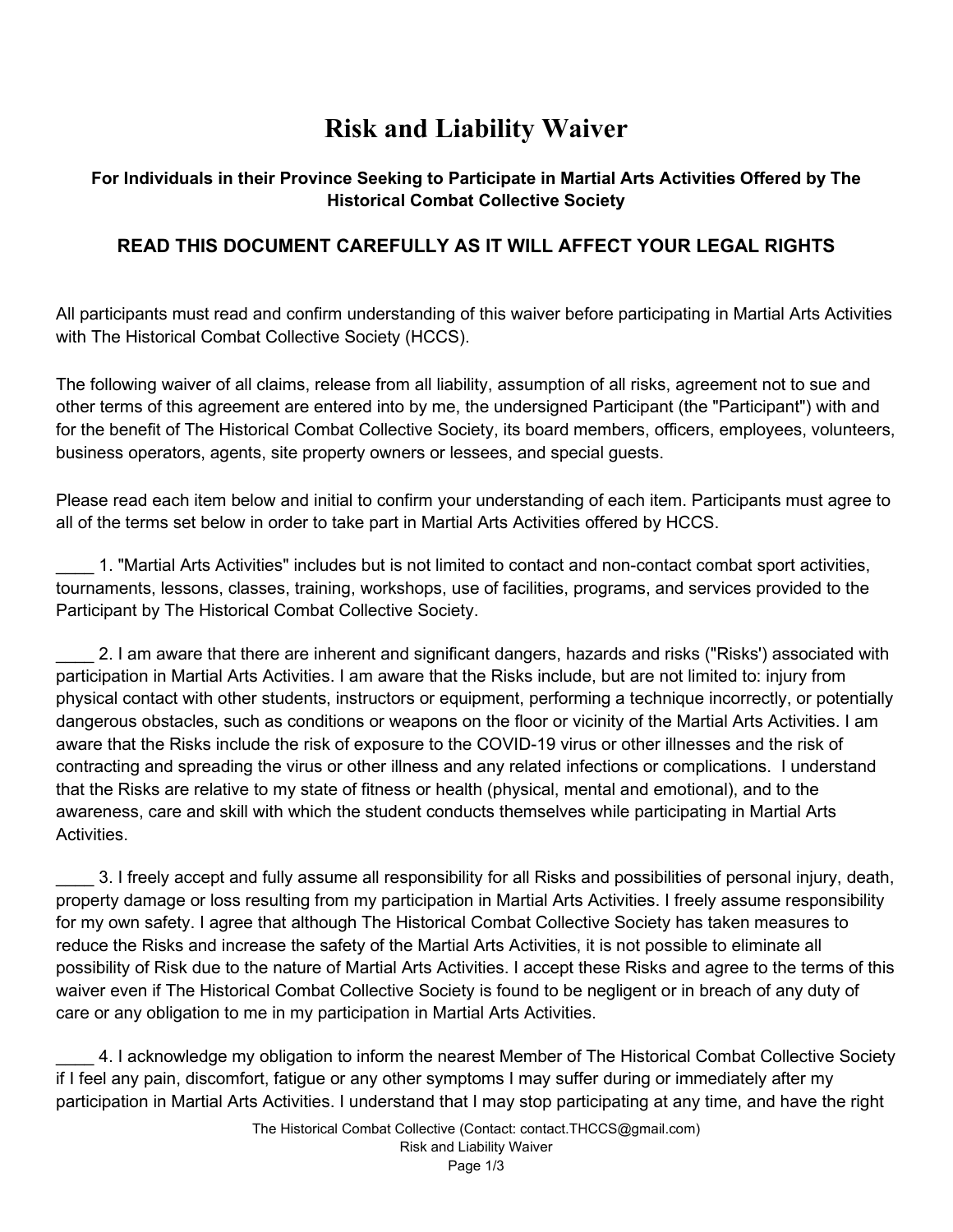to immediately withdraw from any exercise or drill in which the conduct of any party seems beyond the scope of training, makes me uncomfortable, or which I believe will be harmful to me.

\_\_\_\_ 5. I acknowledge that my participation in any tournament as a member and representative of The Historical Combat Collective Society must be approved by The Historical Combat Collective Society Instructors. In addition to Instructor approval, if the tournament is held by an organization other than The Historical Combat Collective Society, I acknowledge that this tournament must be approved by The Historical Combat Collective Society Board Members. Approval from the Board and from Instructors will be given in writing. I further acknowledge that a The Historical Combat Collective Society Instructor can withdraw my participation in an ongoing tournament for any reason related to my safety or well-being.

\_\_\_\_ 6. I acknowledge that the extent of my participation in The Historical Combat Collective Society activities may be dependent on my vaccination status for Covid-19 (SARS-CoV-2). A private discussion will be held with a The Historical Combat Collective Society Board Member to discuss my vaccination status and, if applicable, any factors that would prevent vaccination. Reasonable accommodation will be provided to those unable to receive vaccination. A record of the discussion between myself and The Historical Combat Collective Society Board Member will be generated. This record will contain a list of items/discussions deemed critical by The Historical Combat Collective Society and the name of The Historical Combat Collective Society Board Member who conducted the discussion. The content of that discussion will not be recorded.

\_\_\_\_7. I understand that the Board and/or Facilitators may refuse to allow me to participate in a Martial Arts Activity for reasons of safety, mine or other's and that their decision is final. I also understand that the Board and/or Instructors can require me to wear or use protective equipment when participating in Martial Arts Activities.

\_\_\_\_ 8. I have been provided with copies of the HCCS Code of Conduct and Policies or access to copies and agree to abide by and be bound by the provisions in them as amended from time to time. I understand that a failure to abide by the provisions in the Code of Conduct or Policies may result in my not being allowed to participate in Martial Arts Activities.

\_\_\_\_ 9. In addition to consideration given to The Historical Combat Collective Society for my participation in Martial Arts Activities, I and my heirs, next of kin, executors, administrators and assigns (my "Legal Representatives") agree:

(a) to waive all claims that I or my Legal Representatives have or may have in the future against The Historical Combat Collective Society; and

(b) to release and forever discharge The Historical Combat Collective Society from all liability for all personal injury, death, property damage or loss resulting from my participation in Martial Arts Activities due to any cause, including but not limited to negligence (failure to use such care as a reasonably prudent and careful person would use under similar circumstances), breach of any duty imposed by law, breach of contract or mistake or error in judgment of The Historical Combat Collective Society.

10. I agree to be liable for and to hold harmless and indemnify The Historical Combat Collective Society from all actions, proceedings, claims, damages, costs demands including court costs and costs on a solicitor